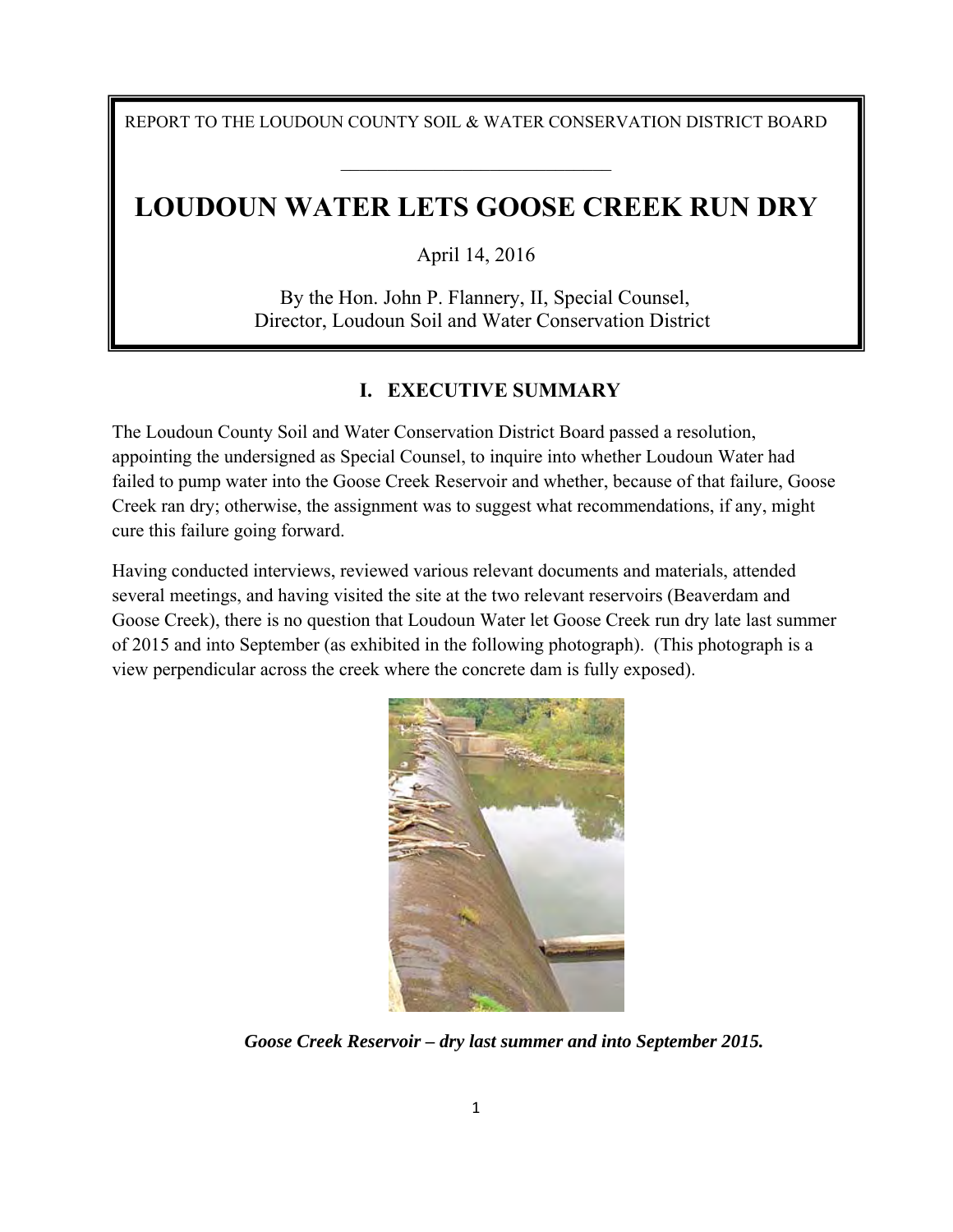More precisely, based on observations and existing measuring methods, we can say that, on September 9<sup>th</sup> and again on September 27<sup>th</sup>, no water passed over the Goose Creek dam downstream.

The Green line on the chart below is "average" 5.1 MGD (8 cubic feet per second or cfs)) pumped to the Goose Creek drinking water plant.

The Red line is the estimated active pumping (25 cfs when dam overflow ceases).

Normally Beaverdam Reservoir control valves are opened in late summer to augment low flow conditions in Goose Creek, however, the procedure which the City of Fairfax followed for decades was not followed. No water was released from the Beaverdam Reservoir to avoid this failed condition, that is, the Goose Creek running dry.



This begs the question how Loudoun Water let this happen and what steps we may recommend to avoid it from happening again.

The most obvious recommendations have to do with modifying practices that appear to have caused this condition, and by requiring that certain standards be met as follows:

- 1. Operate the Beaverdam Reservoir as it was operated in the past (when operated by the City of Fairfax), namely, to release water from the Beaverdam Reservoir in late Summer and Fall so that Goose Creek does not run dry again.
- 2. Moderate the Goose Creek Reservoir's pumping so that it is a more steady withdrawal rate from Goose Creek to avoid the "tidal" impact within the Goose Creek Reservoir;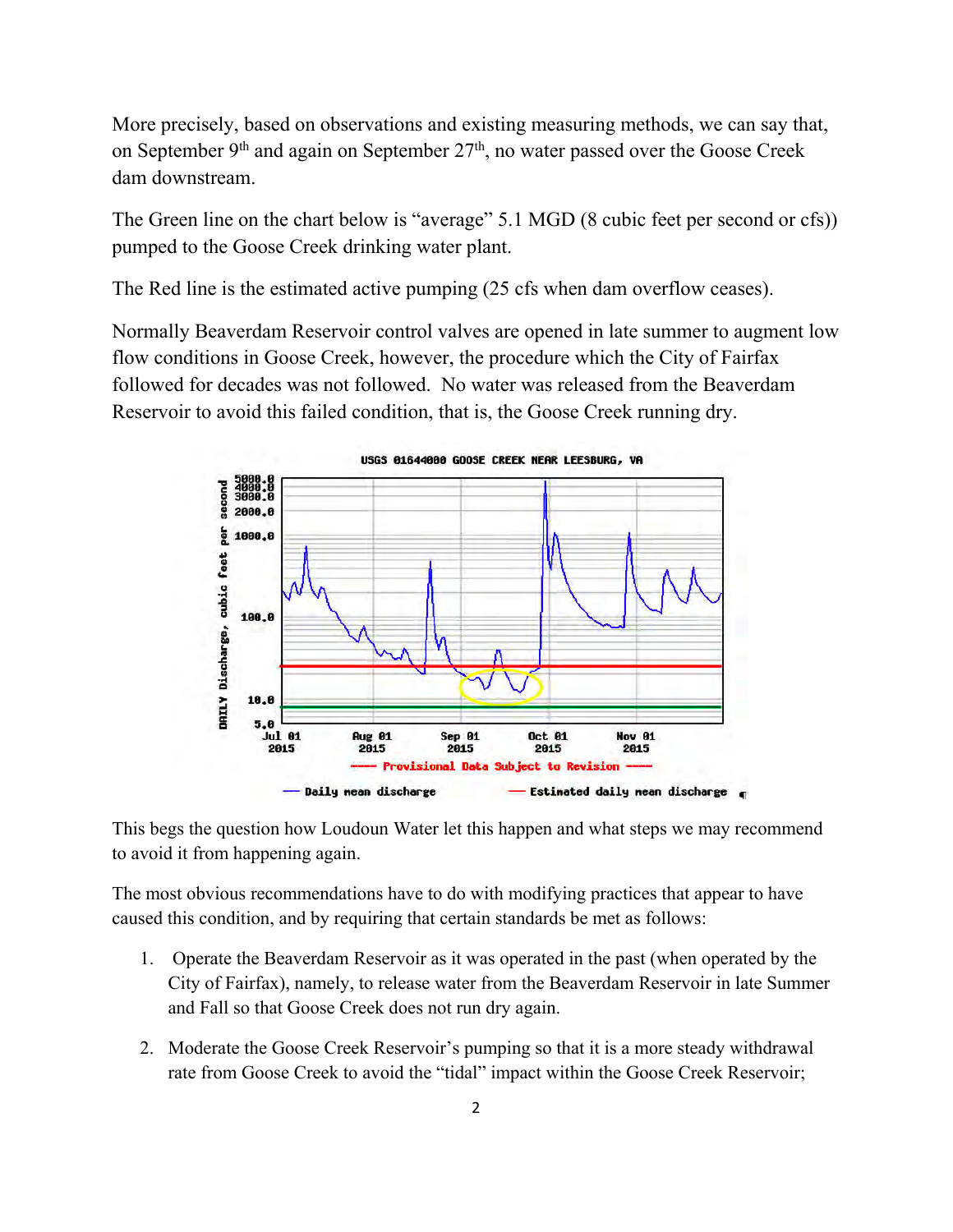more precisely, this means that because Loudoun Water switched from a 24 hour pumping to a 12 hour pumping cycle, this change in method, to the shorter shift, caused a sloshing "tide" of several feet.

- 3. Require Loudoun Water to obtain a withdrawal permit (VWP) from  $DEQ<sub>i</sub><sup>1</sup>$  or require that Loudoun Water comply with the standards requisite for a withdrawal permit, specifically by developing minimum flow-by through controlled releases from Beaverdam Reservoir.
- 4. Forward this Report to the Loudoun County Board of Supervisors as the overseers of Loudoun Water, who have the authority to require these or other recommendations as they may deem fit and necessary, with a recommendation to the Board of Supervisors that this Report and the other recommendations contained herein be first referred by the Board to a Committee with the expertise to inform the Board's discretion, and, in this regard, we recommend a referral to the County's appointed Water Resources Technical Advisory Committee (WRTAC), to confirm, supplement or amend these findings and recommendations.

# **Goose Creek** Reservoir **Dulles** Goose **Beaverdam Reservoir**

#### **II. DISCUSSION**

<sup>&</sup>lt;sup>1</sup> VA DEQ requires a discharge permit if average daily withdrawal during any single month exceeds 10,000 gallons per day. 9 VAC25-200-30. However, Beaverdam Reservoir insists that the permitting requirements do not apply to them, as they were "grand-fathered;" and thus our recommendation that the Beaverdam Reservoir be required to comply with those DEQ standards nevertheless – presuming there is any basis for the distinction that they insist applies to Beaverdam.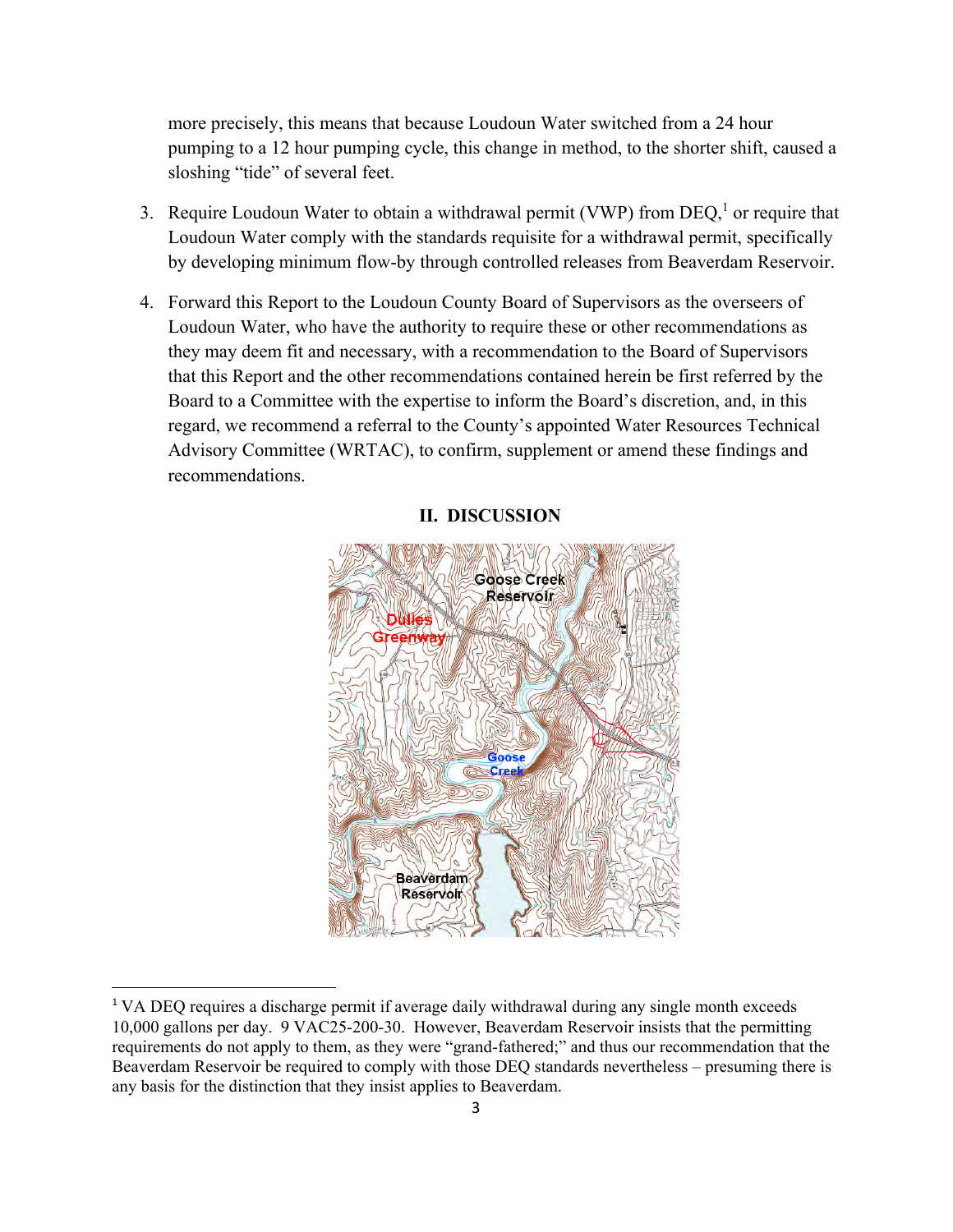#### **A. OVERVIEW OF THE RESERVOIRS AND DAMS.**

Goose Creek Reservoir is an in-line dam on Goose Creek. It has no flow controls.

Water should always be flowing over the top of the 500 foot spillway under "normal" and during "flood" conditions as pictured below.



*Goose Creek Dam – water flowing* 

The only reason for water not to flow over the dam is when Loudoun Water pumps water from Goose Creek Reservoir at a rate that is greater than the upstream flow rate in Goose Creek.

This is what happened in the late summer and September of 2015; as we have already mentioned; the water did not flow over the dam.

To prevent this from happening, Beaverdam Reservoir (an offline dam on Beaverdam Creek) was constructed and its gate valves should be opened partially in late summer to add to the normal low flow in Goose Creek.

But that didn't happen, the valves didn't open, and so Goose Creek went dry.

Beaverdam Reservoir levels are controlled by the release valve in the northwest corner of the reservoir.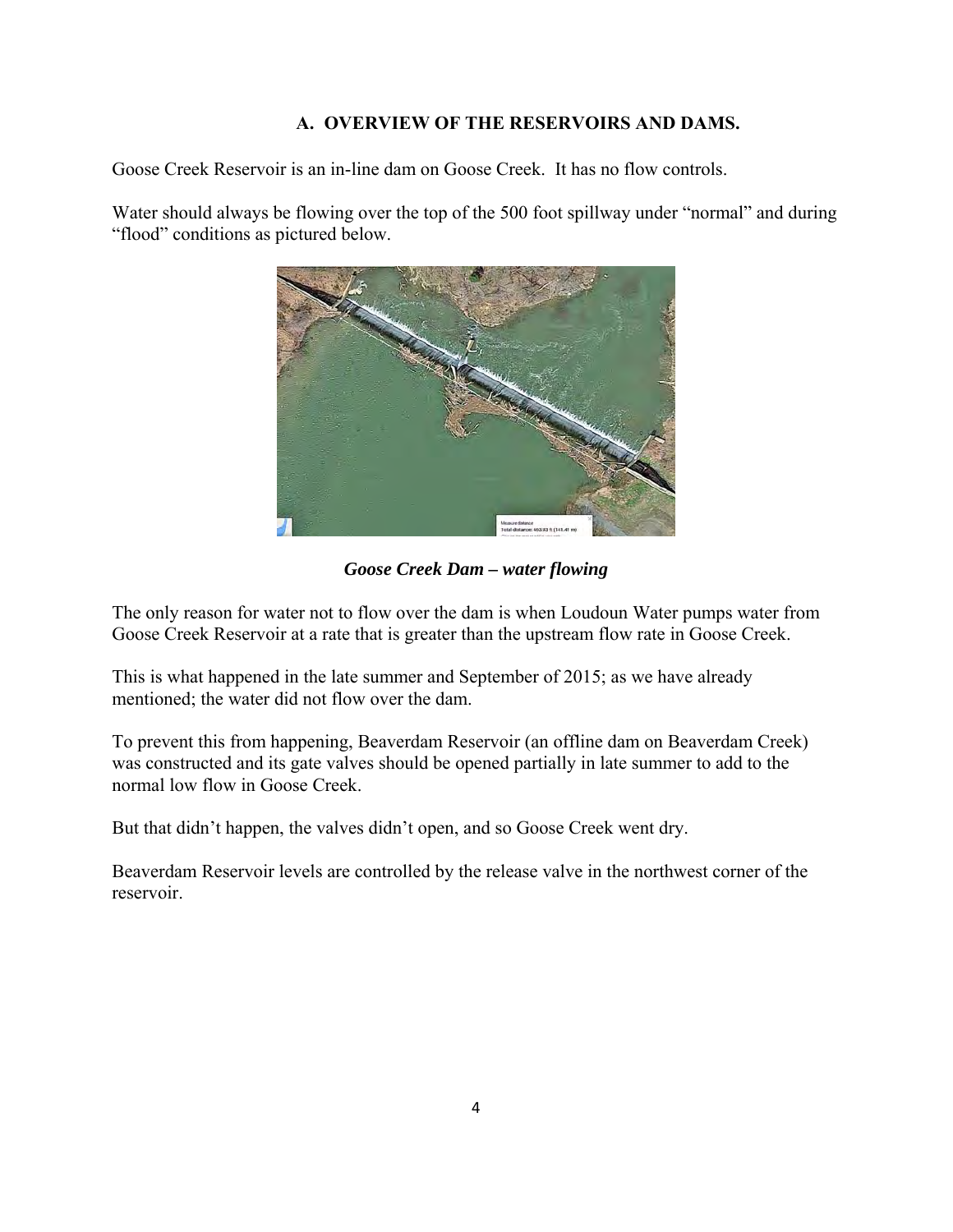

*The release valve (left of center and a close up)*

In the spring when Goose Creek flows are high, a portion of the streamflow is pumped from Goose Creek into Beaverdam Reservoir to "top it off".

Below is the diesel powered pump sitting in the floodplain which replaced the old defunct electric pump that the City of Fairfax installed.



*The diesel pump (at a distance and the original that was replaced)* 

Loudoun Water has continued a practice of withdrawing more water out of Goose Creek than is flowing down the river in low-flow situations.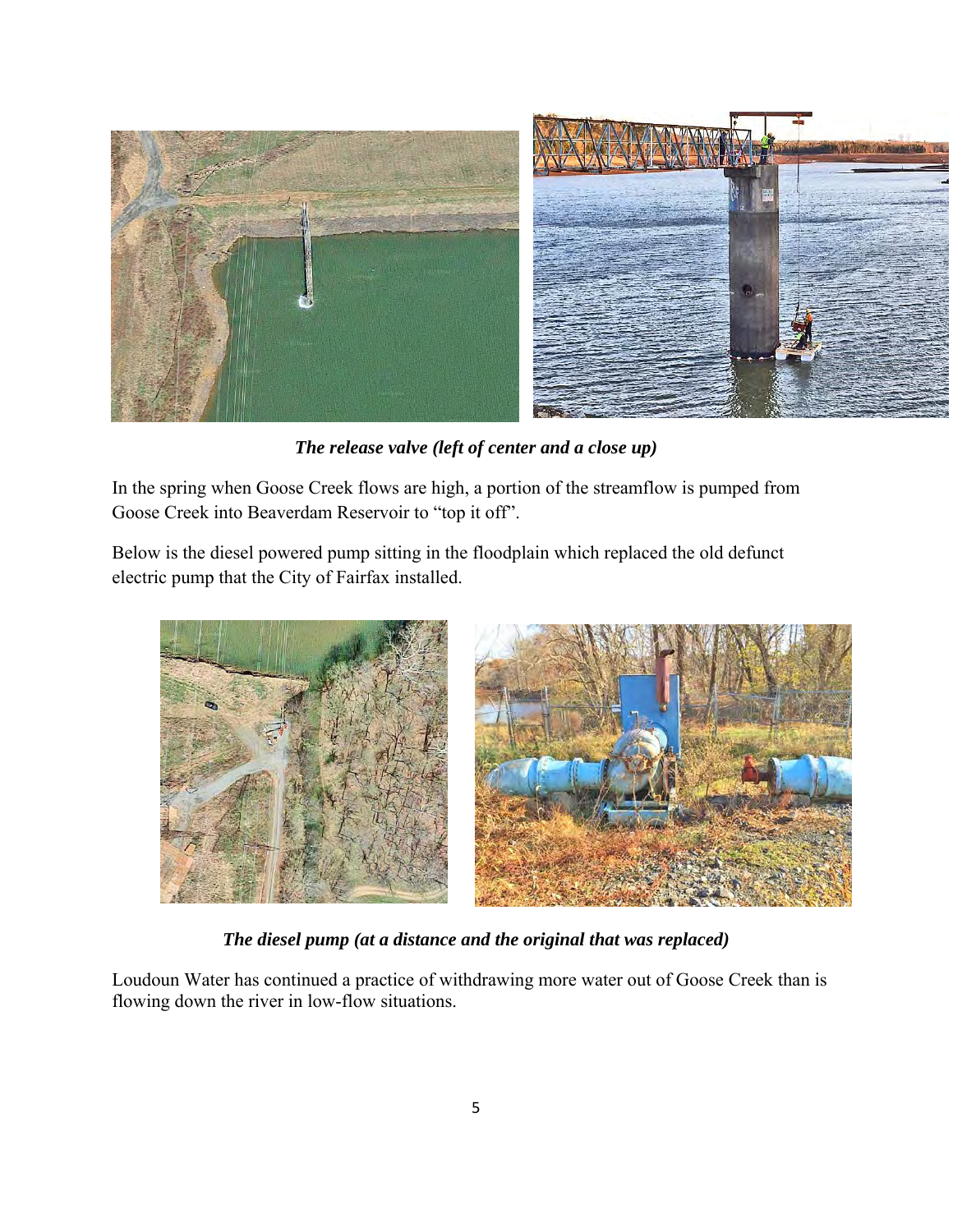It is unfortunate to say that there have been efforts in the past to remedy this directly with Loudoun Water and the Goose Creek Scenic River Advisory Committee (a state appointed committee).

But there was an interlocking relationship as the Executive Director for the Advisory Committee was also the Executive Vice President at Loudoun Water.

#### **B. HISTORICAL REVIEW**

Looking back over the history of these dams, there was a 20-ft high dam built in 1961 on Goose Creek and that creates what is referred to as the Goose Creek Reservoir.<sup>2</sup>

The Goose Creek Reservoir was designed to store 325 million gallons, but siltation soon reduced its capacity.

At the same time, customer demand - and the need for the City of Fairfax to have a greater water supply - was projected to climb as the number of customers increased.

After the mid-1960's drought, the City decided to expand its water supply by building a second reservoir. Unfortunately, there was not a second stream nearby with a steady flow that could fill a reservoir reliably.

Beaverdam Creek Reservoir was completed in 1972, adding 1,340,000 million gallons of raw water storage. Since the watershed of Beaverdam Creek was only 6 square miles, Fairfax City included the capability to pump excess water from Goose Creek (with a drainage area of 347 square miles) to fill the new reservoir during times when Goose Creek streamflow exceeded 215 cubic feet/second.

<sup>&</sup>lt;sup>2</sup> The Town of Fairfax was created in 1800. Residents initially dug individual wells to provide water for their personal use. In 1931, the town created a public water system using groundwater. A well drilled to 305 feet provided 60 gallons per minute to a single water tower located on Judicial Drive. A network of pipes distributed water by gravity to houses and 42 fire hydrants. By 2013, the city relied upon three water towers to supply nearly 12,000 customers and 500 fire hydrants. Tanks holding 4 million gallons each had been built near George Mason University at University Drive and Patriot Circle, and adjacent to Lyndhurst Drive. A smaller tank holding 0.9 million gallons was located near William Place. In 1956, the Town of Fairfax (which became an independent city in 1961) decided to augment its 12 wells supplying the municipal system. It built a pipeline to connect with the City of Falls Church system, ensuring access to Potomac River water supplied by the US Army Corps of Engineers. It also decided to dam Goose Creek and build a 22-mile pipeline along the Washington and Old Dominion Railroad to Hunter Mill Road, and then via Route 123/Route 50 into the city. City of Fairfax dammed Goose Creek and Beaverdam Creek in Loudoun County to establish the city's water supply. Source: US Geological Survey (USGS), Leesburg 7.5 x7.5 topographic map (2011). Loudoun County supervisors and the "Keep the Goose Creek for Loudoun Committee" opposed the Goose Creek project as a water grab that would limit future development in the county. However, the water-short Town of Leesburg signed a contract to purchase water from the Town of Fairfax. After the Virginia Supreme Court ruled that Loudoun County zoning could not block construction, the county supervisors settled their lawsuits and the system went into operation in 1961.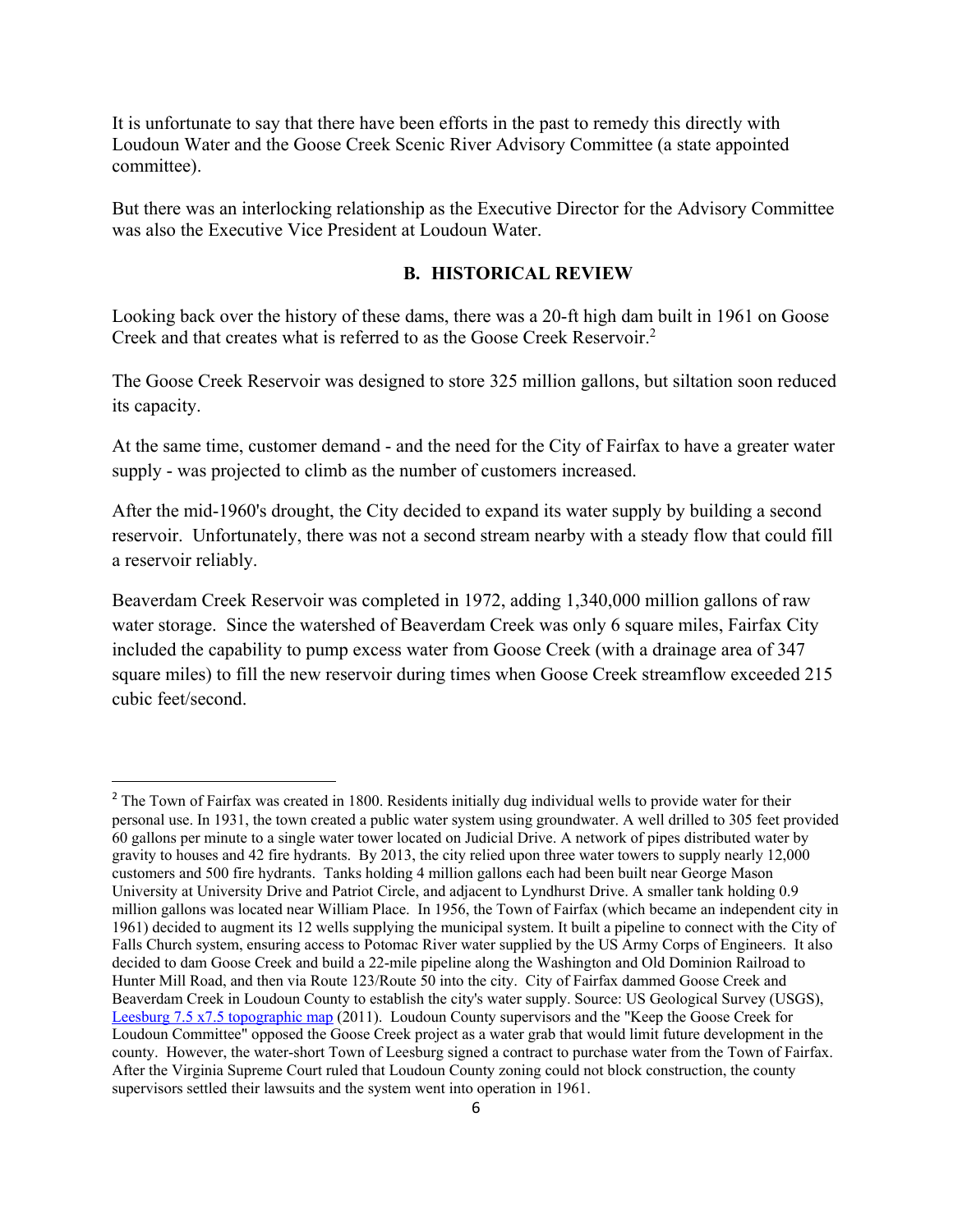The Beaverdam Reservoir was planned to provide a one-time supplement to the water supply for at least 120 days (assuming a drought equal to the record in 1930-31); the new reservoir was not expected to re-fill during a drought.

The Beaverdam Reservoir is upstream of the intake and was built to be the backup water supply when the Goose Creek River got low.

Up until last year, the Beaverdam Reservoir was always released to keep Goose Creek flowing in low flow situations during drought years and during the annual low flow period in August through September.

First and foremost, this is an issue specific to Loudoun Water.

The City of Fairfax operated the two reservoirs for more than 50 years with the basic rule of making sure there was always "some" water going over the Goose Creek dam for the river below.

That changed last year when the new owner/operator, Loudoun Water, encountered their first dry season.

On information and belief, and as a result of conversations with principals who observed this first hand, Loudoun Water was informed last year before the low flow occurred.

But the cautionary instruction was ignored.

Fairfax City had used a 24-hour shift so they withdrew water at a lower rate, but over a longer period than Loudoun Water, which had switched to a 12-hour shift.

The end result was that Loudoun Water, when it changed to a 12-hour shift, was withdrawing more water over a shorter period of time and the intake was taking out more water than Goose Creek could supply.

While Fairfax City was very conscientious about making sure Goose Creek remained a healthy waterway, Loudoun Water had the river below the dam becoming almost tidal in nature with big swings (measured in feet).

The precise difficulty is that Beaverdam Reservoir wasn't being released to keep the river flowing. Loudoun Water has reportedly said that they could legally cut off the water from Goose Creek. We will discuss the significance of Goose Creek below.

But that is why the past conduct is more alarming. Loudoun Water, it appears, may believe they have license to run the Creek dry.

Loudoun Water insists that Beaverdam Reservoir is a storage supply of drinking water, not as a back-up water supply to augment the flow of Goose Creek.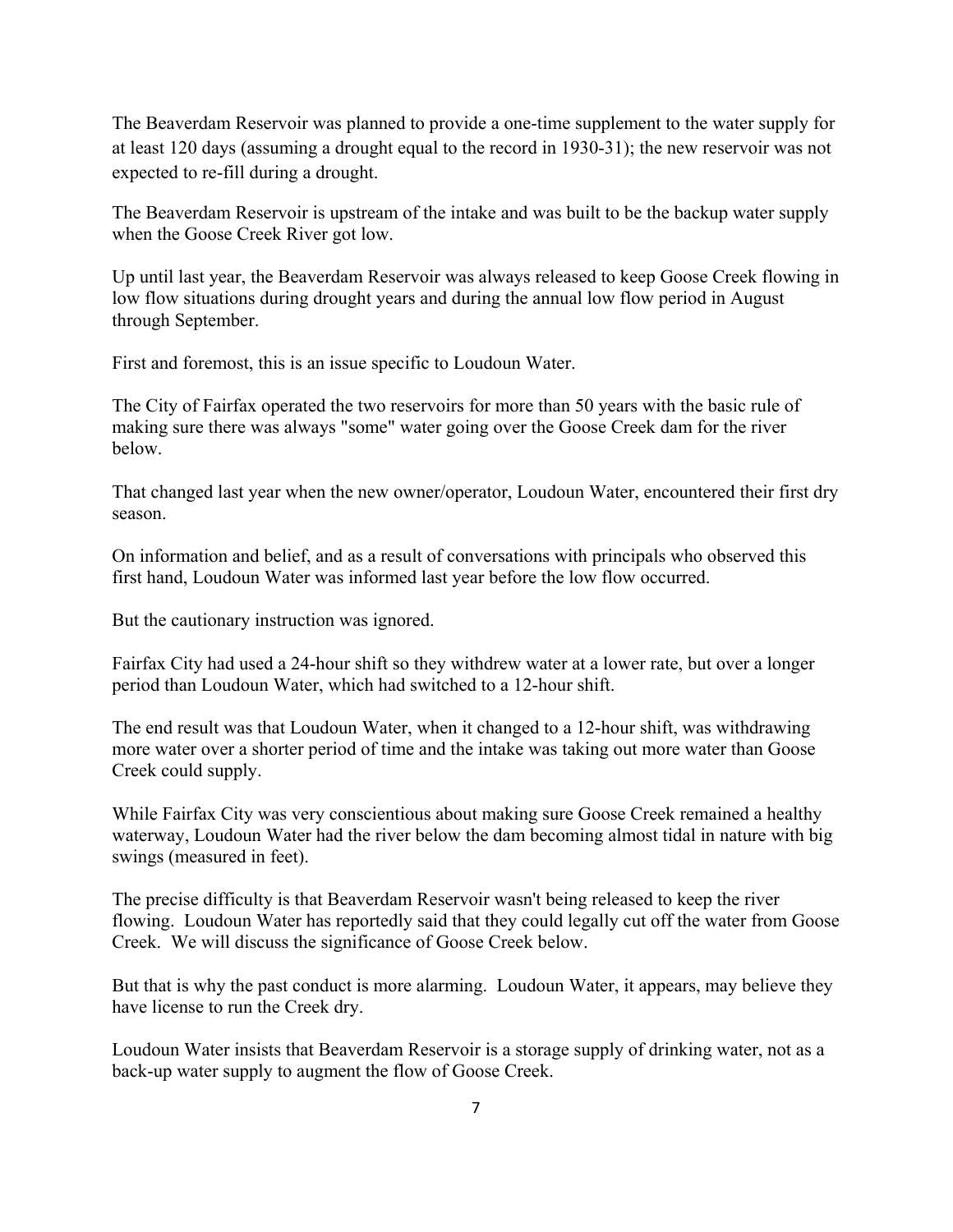Beaverdam Reservoir was drawn down for repairs on the release-tower gates late in late 2014 and early 2015 and was pumped back to full via large pumps from Goose Creek as shown previously.

Normally, any summer draw down is replenished naturally without supplemental pumping.

The drought years in the late 90's may have had to have some supplemental pumping from Goose Creek to refill, but it is not normal.

It does not make sense that Loudoun Water put in place a big permanent pump below Beaverdam for refilling purposes when they aren't releasing Beaverdam in the first place.

There is no question that the development in the area has created pressure on Loudoun Water, as reflected by the drawdown when Loudoun Water conducted its repairs on the Beaverdam Reservoir.

But that is only another constraint to be navigated, not a rationale for compromising an historic scenic river.

#### **C. GOOSE CREEK IS AN HISTORIC SCENIC RIVER**

Section 10.1-411 of the Virginia Code designates the Goose Creek as a "State Scenic River."

The River is described in the designation "from bank to bank in Fauquier and Loudoun Counties from the confluence of the North and South Prongs of Goose Creek approximately 0.22 mile downstream of the crossing of the Appalachian Trail in Fauquier County to its junction with the Potomac River in Loudoun County, a distance of approximately 48 river miles…"

The statute also states that "[n]o new dam or other structure or enlargement of an existing dam or other structure that impedes the natural flow of Goose Creek shall be constructed, operated or maintained within the section of Goose Creek designated as a Scenic River by this legislation unless specifically authorized by an act of the General Assembly (underscoring supplied)."

The statute further explains what is mean by the words "dam or other structure," and it is "any structure extending from bank to bank of Goose Creek that will interfere with the normal movement of waterborne traffic, interfere with the normal movement of fish or wildlife, or raise the water level on the upstream side of the structure or lower the water level on the downstream side of the structure."<sup>3</sup>

It is an inferential "hop" to conclude that stopping water flowing downstream affects the "normal movement" of "fish or wildlife."

<sup>&</sup>lt;sup>3</sup> That said, the statute also says that this provision does not "preclude the continued use, operation, and maintenance of the existing Fairfax City water impoundment, or the installation of new water intake facilities in the existing reservoir located within the designated section of Goose Creek."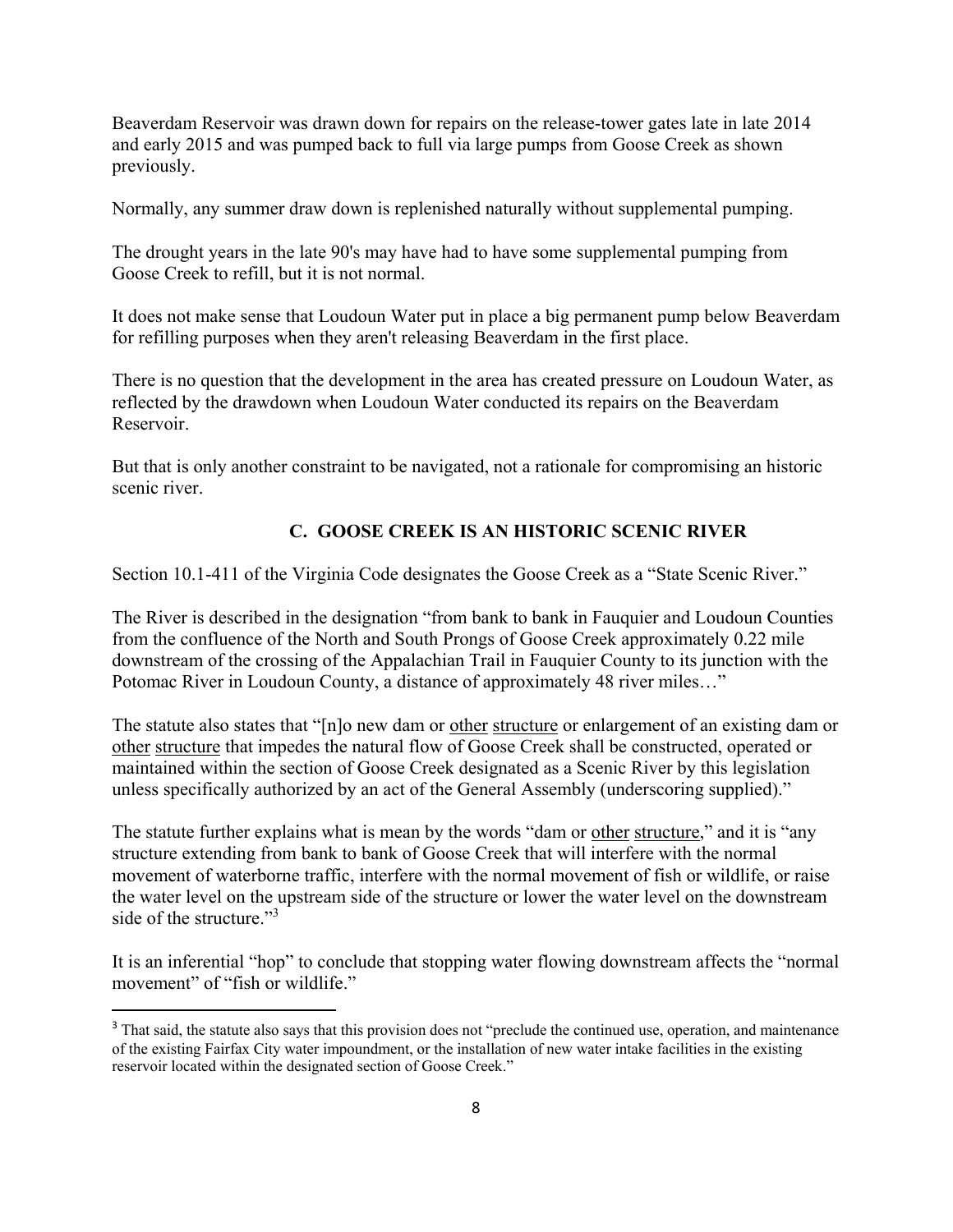We have serious concerns therefore about violations of the Scenic River Act and several other provisions that appear to be violations as well:

#### 1. Apparent violation of Scenic River Act

First, it may fairly be said that the withdrawal of water at Goose Creek Reservoir to serve the Goose Creek Water Treatment plant is another "structure" that plainly impedes the natural flow of Goose Creek under conditions where water is not concurrently being discharged from Beaverdam Reservoir.

On the face of the statute, this may fairly be understood to mean that Loudoun Water, operating both facilities, appears to be violating the Virginia Scenic River Act.

#### 2. Apparent failure to acquire permits for water withdrawal

Second, Loudoun Water may very well also be operating two pump stations without the proper VWP Permit. See - http://www.deq.virginia.gov/Programs/Water/WetlandsStreams.aspx

This would constitute a violation of the VA Code. See http://law.lis.virginia.gov/vacode/title62.1/chapter24/section62.1-248/.<sup>4</sup>

In its permit decision, the Board shall attempt to balance offstream and instream water uses so that the welfare of *the citizens of the Commonwealth is maximized without imposing unreasonable burdens on any individual water user or water-using group. The decision to implement this balance may consist of approval of withdrawal without restriction, approval subject to conditions designed to protect instream uses from unacceptable adverse effects, or disapproval of the withdrawal*.

Of course, to be absolutely fair, and give every benefit of the doubt to Loudoun Water, while this is a salutary policy, and the violation we've noted here give us the *raison d'etre* for following and applying this provision to Loudoun Water and others similarly situated, another provision suggest that Loudoun Water may just be exempt. http://law.lis.virginia.gov/admincode/title9/agency25/chapter210/section60/

Consider the following language:

<sup>4</sup> The Code reads as follows: *Any permit issued by the Board shall include a flow requirement appropriate for the protection of beneficial instream uses. In determining the level of flow in need of protection, the Board shall consider, among other things, recreational and aesthetic factors and the potential for substantial and long-term adverse impact on fish and wildlife found in that particular surface water management area. Should this determination indicate a need to restrict water withdrawal, the Board shall consider, among other things, the availability of alternative water supplies, the feasibility of water storage or other mitigation measures, and the socioeconomic impacts of such restrictions on the potentially affected water users and on the citizens of the Commonwealth in general.* 

*B. The following surface water withdrawals are excluded from VWP permit requirements. Activities, other than the surface water withdrawal, which are contained in 9VAC25-210-50 and are associated with the construction and operation of the surface water withdrawal, are subject to VWP permit requirements unless excluded by subsection A of this section. Other permits under state and federal law may be required.*